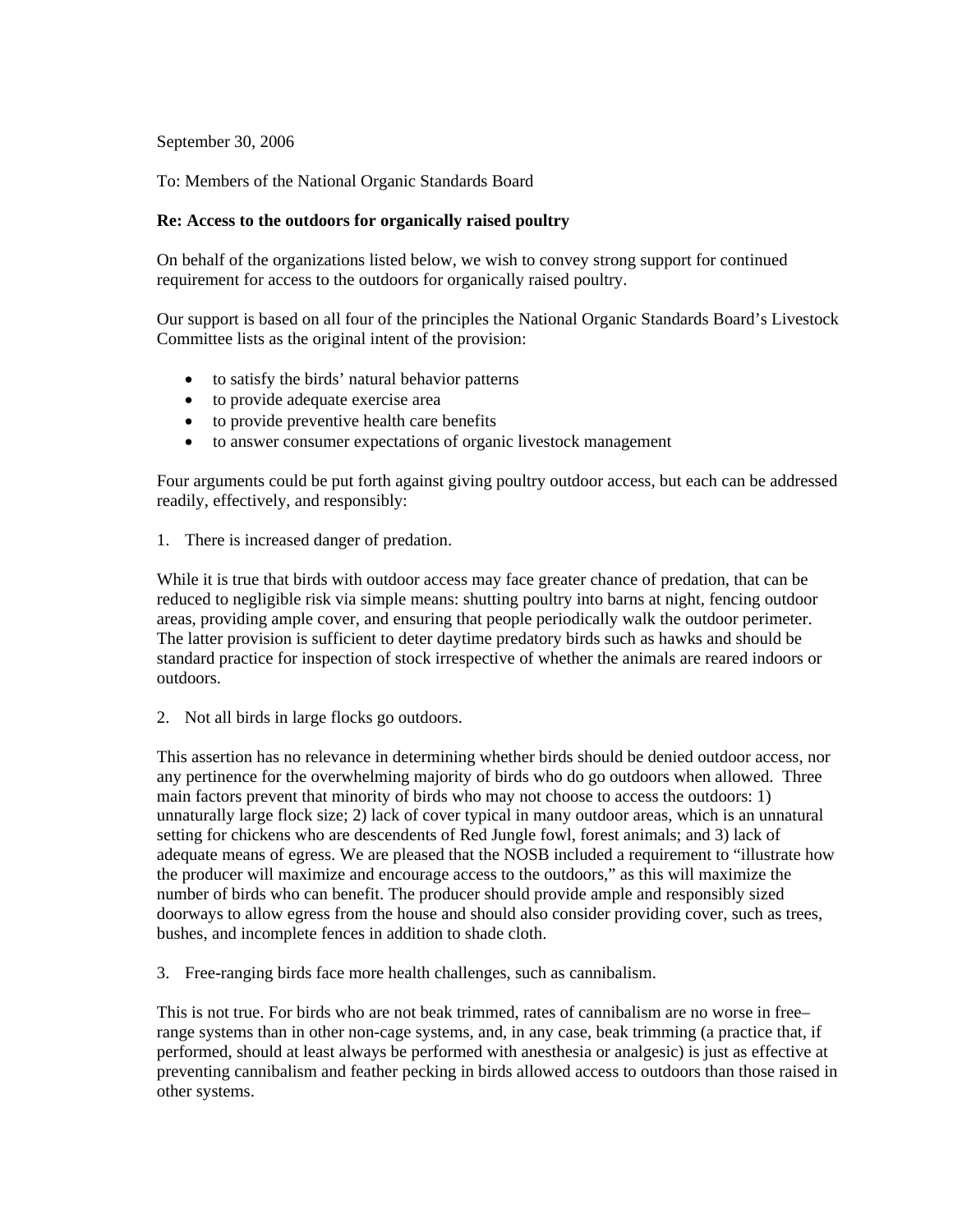4. Outdoor access will increase the risk of the emergence and spread of highly pathogenic strains of avian influenza.

Due to the potential public health implications of some avian influenza viruses, this issue deserves close attention. It is important to recognize that all bird flu viruses seem to start out harmless, arising out of the perpetual, benign, stable reservoir of innocuous waterfowl influenza; they begin as mild, low-grade, low pathogenicity avian influenza (LPAI) viruses. H5 and H7 viruses, however, have the potential to mutate into virulent, high-grade "fowl plague" viruses, now known as HPAI—highly pathogenic avian influenza.

The World Organization for Animal Health (OIE) and the Food and Agriculture Organization of the United Nations (FAO) consider it "prove[n]"(1) that once low pathogenicity avian influenza viruses gain access to poultry facilities, they "progressively gain pathogenicity in domestic birds through a series of infection cycles until they become HPAI."(2) More specifically, U.S. Department of Agriculture researchers believe that "high density confinement rearing methods" give bird flu "a unique chance to adapt to the new species."(3) That is, intensive factory farming practices may remove the natural obstacles to transmission that prevent the virus from becoming too dangerous.

# **According to USDA's leading bird flu researcher and director of the agency's chief poultry research laboratory, David Swayne, there has never been a recorded emergence of an HPAI virus in any backyard flock or free-range poultry operation.**

This is not surprising. Consider an outdoor setting: A duck flying overhead expels a dropping laden with relatively innocuous virus into a grassy field through which a flock of hens is pecking. The hens may be exposed to the virus, but coming straight from waterfowl, the virus is so finely-tuned to duck physiology that it may not gain a foothold before being successfully attacked by a healthy chicken's immune system. When researchers create deadly bird flu viruses in the lab by passing a harmless waterfowl virus through enough chickens, they facilitate transmission by injecting infected lung tissue from one bird to another. "The conditions under which we generated highly virulent viruses from an avirulent strain are generally not duplicated in nature," one research team admitted. "However, viruses with low pathogenicity can cause viremia"—the successful invasion of the bloodstream by the virus, an incursion deemed more likely to occur in compromised hosts—"in physically compromised chickens."(5) The NOSB correctly notes the stress reduction and strengthened immunity associated with outdoor access may make infection less likely.

Consider a second scenario: Tens of thousands of chickens intensively confined inside an unsanitary, football field-sized shed, lying beak-to-beak in their own waste and inhaling air choked with moist fecal dust and ammonia, which irritates the birds' respiratory passages, further increasing susceptibility in chickens already compromised by the stress of confinement. Since the birds are standing in their own excrement, the virus need not even develop true airborne transmission via nasal or respiratory secretions. Rather, the virus has an opportunity to be excreted in the feces and then inhaled or swallowed by the thousands of other birds confined in the same shed, allowing the virus to circulate rapidly and repeatedly. With so many birds in which to readily mutate, low-virulence strains can sometimes turn into deadly ones. Highly pathogenic bird flu viruses seem predominantly to be products of intensive animal agriculture, often termed factory farming.(8) Indeed, said University of Ottawa virologist Dr. Earl Brown, a specialist in influenza virus evolution, "You have to say that high intensity chicken rearing is a perfect environment for generating virulent avian flu virus."(9)

The WHO, OIE, and FAO, respectively the world's leading medical, veterinary, and agricultural authorities, all implicate industrial poultry production as playing a role in the current crisis.(10,11,12) In October 2005, the United Nations issued a press release on bird flu stating: "Governments, local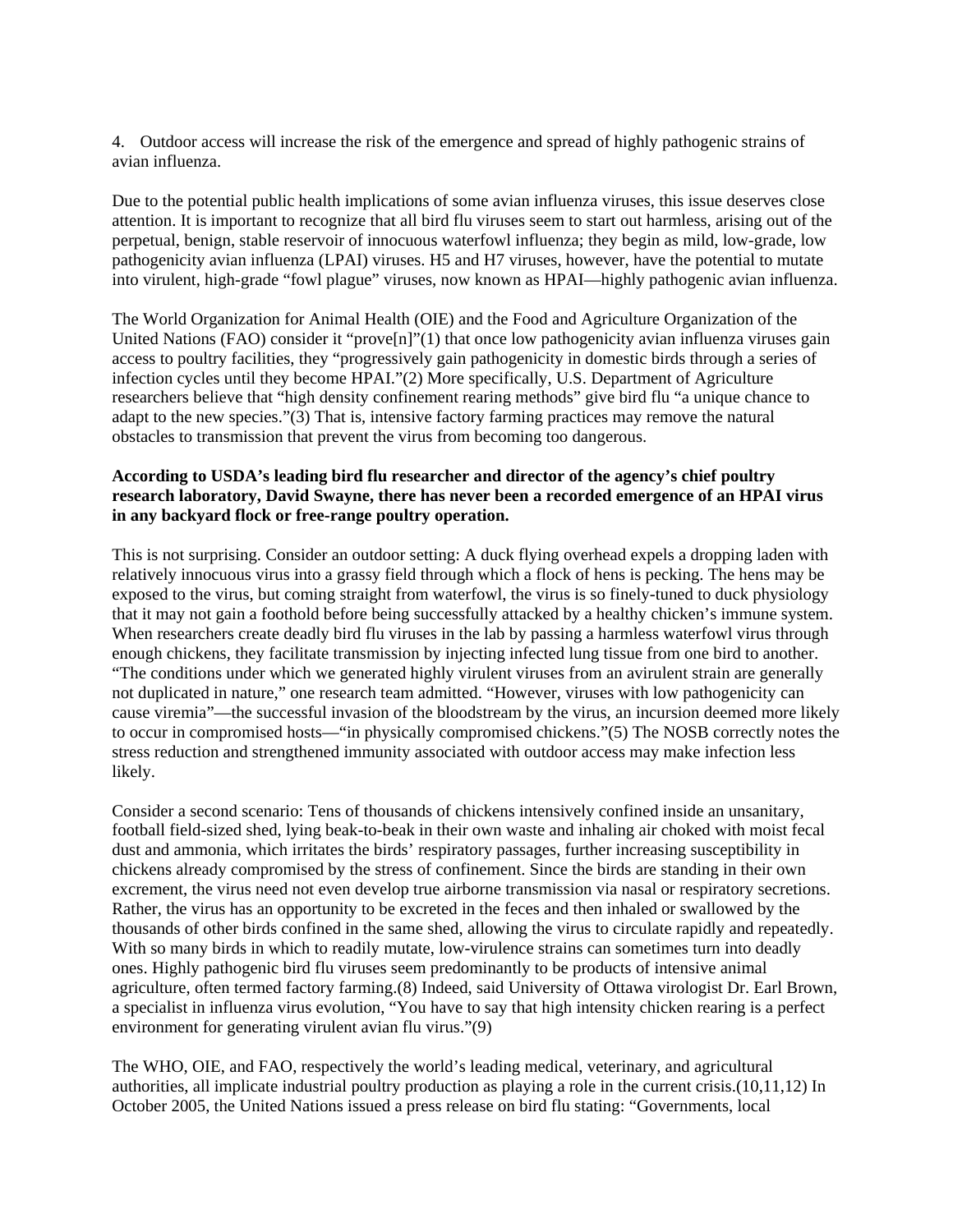authorities and international agencies need to take a greatly increased role in combating the role of factory-farming, commerce in live poultry, and wildlife markets which provide ideal conditions for the virus to spread and mutate into a more dangerous form...."(13)

The overcrowding of factory farms conspires with the stress of confinement to cause immune suppression in birds already bred with weakened immunity, offering viruses like bird flu ample opportunities for spread, amplification, and mutation. Placing genetically similar birds into unsanitary conditions typical of factory farms seems the "perfect storm" environment for the evolution of the next superflu strain of pandemic influenza, which raises the question as to why concern about the opposite, free-range flocks, has arisen.

In 2004, while H5N1 traveled across southeast Asia, a highly pathogenic H7N3 outbreak swept through Canada's Fraser Valley, east of Vancouver,(14) and both backyard chicken farmers(15) and the commercial factory-farming industry laid blame on the other for the outbreak.(16) Publicly, the industry denies culpability, but internally admits to "the growing realization that viruses previously innocuous to natural host species have in all probability become more virulent by passage through large commercial populations."(17)

University of Ottawa's Dr. Brown explained to the Canadian Press, "If you get a [H5 or H7] virus into a high-density poultry operation and give it a period of time, generally a year or so, then you turn that virus into a highly virulent virus. That's what always happens...."(18) Canada's National Manager of Disease Control within the Food Inspection Agency agreed: "Just passing the virus to 3,000 or 4,000 chickens is enough to change a harmless virus into something more pathogenic."(19) "It is high-density chicken farming that gives rise to highly-virulent influenza viruses," Dr. Brown concluded. "That's pretty clear."(20)

These conclusions were based on the best available science. **The Canadian outbreak first erupted not in a backyard flock or free-range farm, but on an entirely enclosed, "sophisticated" industrial facility. It then jumped from broiler chicken shed to broiler chicken shed, largely skipping freerange farms.**(21) The spread of the virus was traced mainly to the human lateral transmission of infective feces via equipment or some other fomite moved from farm to farm.(22) This may also explain how the virus was first introduced into the industrial broiler factory farms. Chickens don't need to come in direct contact with ducks to get infected; they just need contact with the virus, which can be walked into a "biosecure" operation on someone's clothing.(23) A 2002 outbreak in Virginia led to the deaths of millions of birds and found its way inside 200 poultry operations. In response, a North Carolina State University poultry health management professor understandably wrote in an industry trade journal that "high biosecurity and proper monitoring are still wishful thinking in many areas of intensive poultry production."(24) That same year, University of Maryland researchers similarly concluded that confined U.S. broiler flocks "are constantly at risk of infection triggered by poor biosecurity practices."(25)

In the end, epidemiological analyses of the 2004 Canadian outbreak placed **commercial flocks at 5.6 times more likely to be infected than backyard flocks**. Infected backyard flocks were discovered after nearby commercial flocks were infected, suggesting that the virus spread from the industrialized operations to free-range poultry and not vice versa.(26) Birds kept outdoors are more likely to come in contact with wild waterfowl, but also more likely to come in contact with sunlight, space, and fresh air. Lower stress levels may help their bodies better resist the initial infection, and, since they don't live in their own waste while intensively confined into poorly-ventilated sheds by the tens of thousands as their factory-farmed counterparts do, the virus may not spread effectively enough to mutate into a killer.

It is with our strongest recommendation that the National Organic Program continue to mandate allowance of outdoor access—meaningful outdoor access—for organically raised poultry, not only to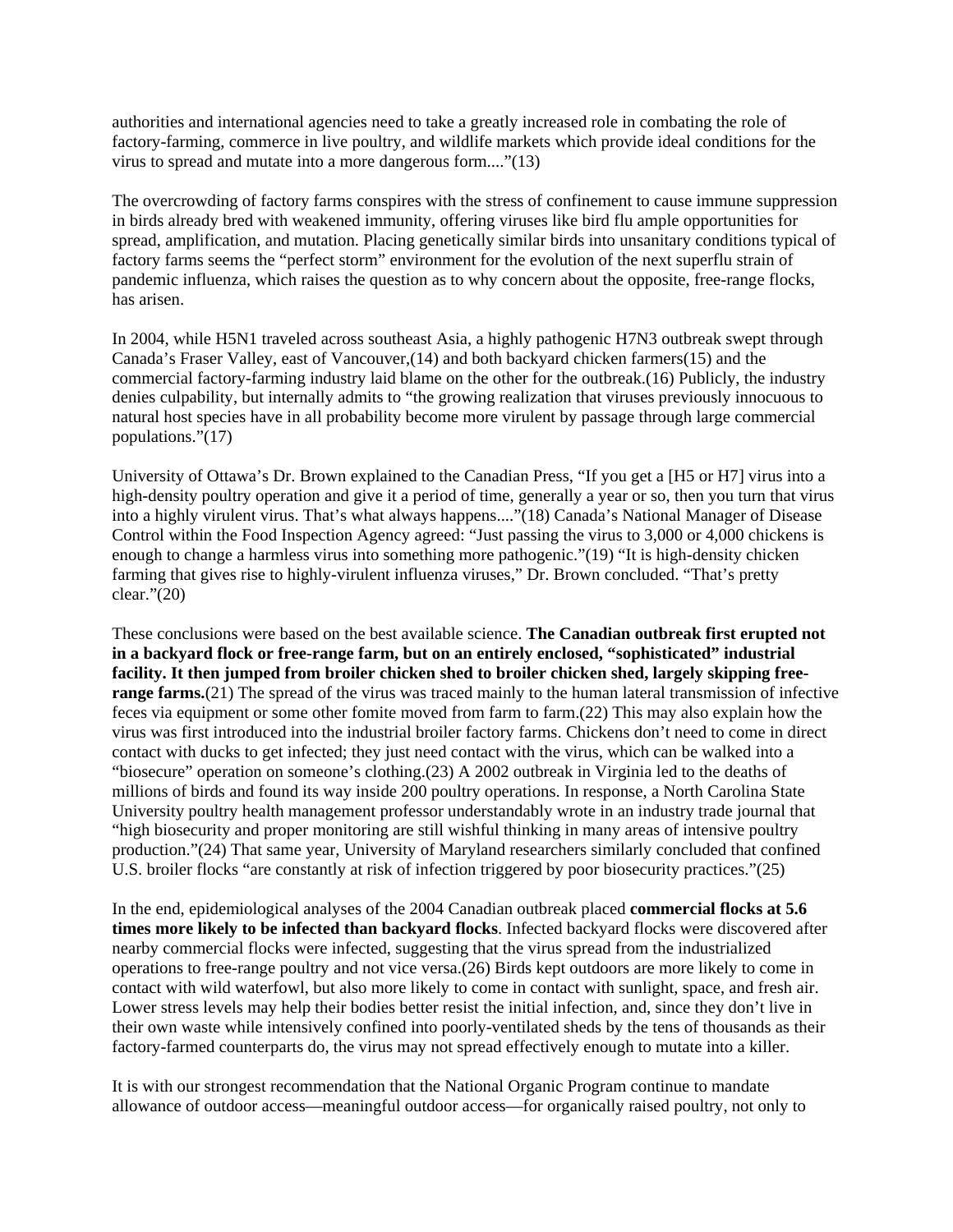serve its own production principles, but to better protect human and animal health. In addition, USDA must provide improved accreditation oversight of certifiers to allow them to adequately and reasonably enforce the current standards as they apply to outdoor access for livestock.

Michael Greger, M.D. Director, Public Health and Animal Agriculture Farm Animal Welfare The Humane Society of the United States 2100 L St., N.W. Washington, DC 20037 Direct line: (301) 258-3110 Fax: (301) 258-3081

#### **Signatories:**

## **The Center for Food Safety**

660 Pennsylvania Avenue, S.E. # 302 Washington, DC 20003

# **The Cornucopia Institute**

P.O. Box 126 Cornucopia, WI 54827

**National Campaign for Sustainable Agriculture, Organic Committee**  P.O. Box 396

Pine Bush, NY 12566

# **National Organic Coalition**

902 Commonwealth Avenue Alexandria, VA 22301

# **References:**

1. Capua I and Marangon S. 2003. The use of vaccination as an option for the control of avian influenza. In: 71st General Session International Committee of the World Organization for Animal Health. (Paris, France, May 18-23, 2003).

2. Morris RS and Jackson R. 2005. Epidemiology of H5N1 avian influenza in Asia and implications for regional control. Food and Agriculture Organization of the United Nations. January-February 11. thepoultrysite.com/FeaturedArticle/FAType.asp?AREA=turkeys&Display=121.

3. Suarez DL, Spackman E, and Senne DA. 2003. Update on molecular epidemiology of H1, H5, and H7 influenza virus infections in poultry in North America. Avian Diseases 47:888-97.

4. United States Department of Agriculture, Agriculture Research Service. 2006. People and Places. www.ars.usda.gov/pandp/people/people.htm?personid=5507.

5. Ito T, Goto H, Yamamoto E, et al. Generation of a highly pathogenic avian influenza A virus from an avirulent field isolate by passaging in chickens. Journal of Virology 75(9):4439-43. pubmedcentral.com/articlerender.fcgi?artid=114193.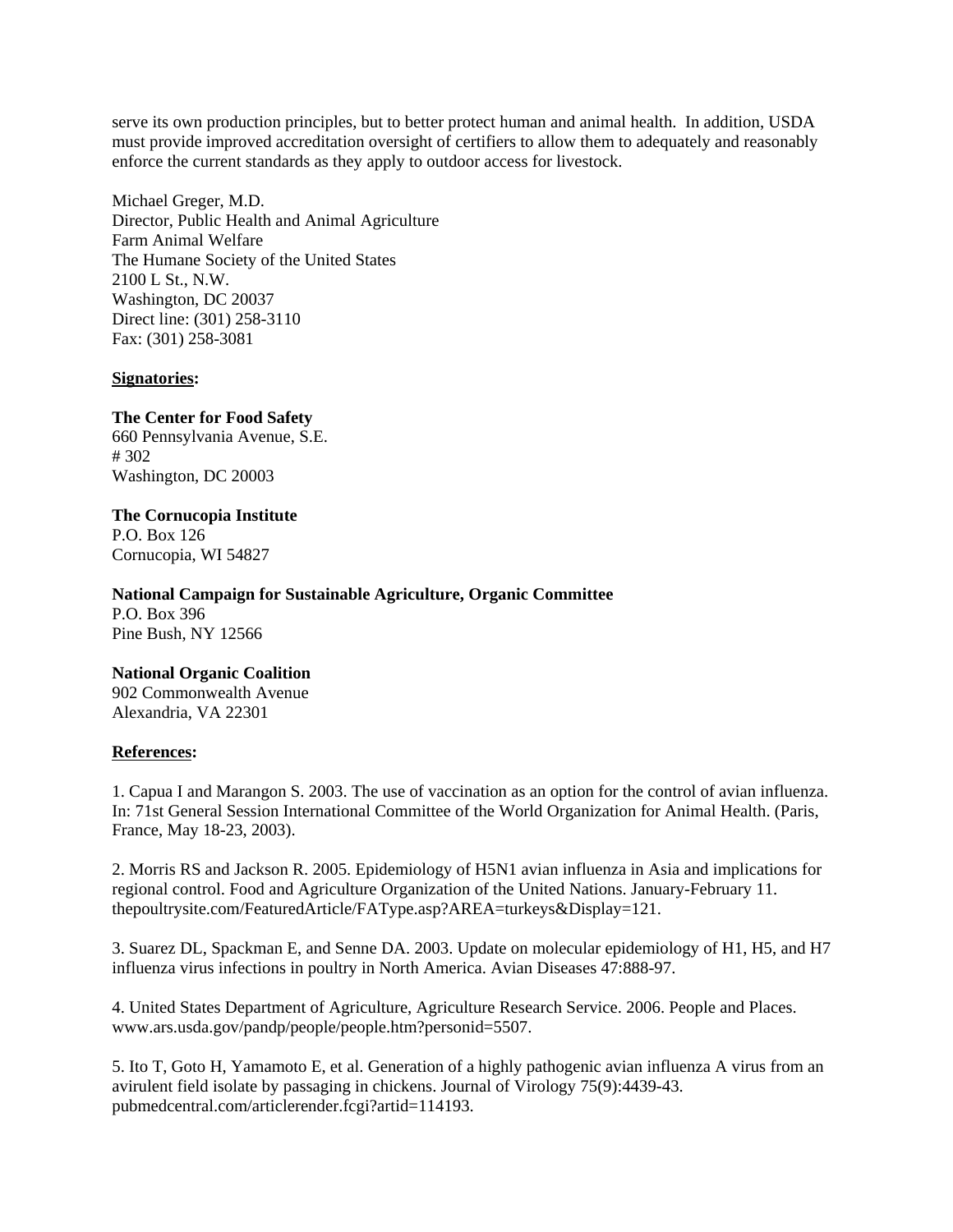6. Sabirovic M. 2004. Qualitative Risk Analysis: - HPAI in Ostriches in South Africa. United Kingdom Department of Environment, Food and Rural Affairs. www.defra.gov.uk/animalh/diseases/monitoring/pdf./hpai\_safrica.pdf.

7. Stegeman A (Chairman). 2003. Workshop 1: Introduction and spread of avian influenza. In: Schrijver RS and Koch G (eds.), Proceedings of the Frontis Workshop on Avian Influenza: Prevention and Control. library.wur.nl/frontis/avian\_influenza/workshop1.pdf.

8. Horimoto T and Kawaoka Y. 2001. Pandemic threat posed by Avian Influenza A viruses. Clinical Microbiology Reviews 14:129-49.

9. Bueckert D. 2004. Avian flu outbreak raises concerns about factory farms. Daily Herald-Tribune (Grande Prairie, Alberta), April 8, p. 6. cp.org/english/online/full/agriculture/040407/a040730A.html.

10. Stohr K and Meslin FX. 1997. The role of veterinary public health in the prevention of zoonoses. Archives Virology 13:S207-18.

11. Pheasant B. A virus of our hatching. Australian Financial Review, January 31.

12. United Nations. 2005. UN task forces battle misconceptions of avian flu, mount Indonesian campaign. UN News Centre, October 24. un.org/apps/news/story.asp?NewsID=16342&Cr=bird&Cr1=flu.

13. United Nations. 2005. UN task forces battle misconceptions of avian flu, mount Indonesian campaign. UN News Centre, October 24. un.org/apps/news/story.asp?NewsID=16342&Cr=bird&Cr1=flu.

14. Steckle MP. 2005. From a management crisis, to becoming better crisis managers: the 2004 avian influenza outbreak in British Columbia. Report of the Standing Committee on Agriculture and Agri-Food. April. parl.gc.ca/committee/CommitteePublication.aspx?SourceId=111249.

15. Steckle MP. 2005. From a management crisis, to becoming better crisis managers: the 2004 avian influenza outbreak in British Columbia. Report of the Standing Committee on Agriculture and Agri-Food. April. parl.gc.ca/committee/CommitteePublication.aspx?SourceId=111249.

16. Bueckert D. 2004. Avian flu outbreak raises concerns about factory farms. Daily Herald-Tribune (Grande Prairie, Alberta), April 8, p. 6. cp.org/english/online/full/agriculture/040407/a040730A.html.

17. Shane SM. 2005. Global disease update—AI overshadowing erosive diseases. World Poultry 21(7):22-3.

18. Mabbett T. 2005. People, poultry and avian influenza. Poultry International, Volume 44, Number 9 pp.34-39

19. Bueckert D. 2004. Avian flu outbreak raises concerns about factory farms. Daily Herald-Tribune (Grande Prairie, Alberta), April 8, p. 6. cp.org/english/online/full/agriculture/040407/a040730A.html.

20. Bueckert D. 2004. Avian flu outbreak raises concerns about factory farms. Daily Herald-Tribune (Grande Prairie, Alberta), April 8, p. 6. cp.org/english/online/full/agriculture/040407/a040730A.html.

21. CBC News. 2004. Scientist probe mystery surrounding avian flu. March 26. cbc.ca/bc/story/mar26avianmystery226032004.html.